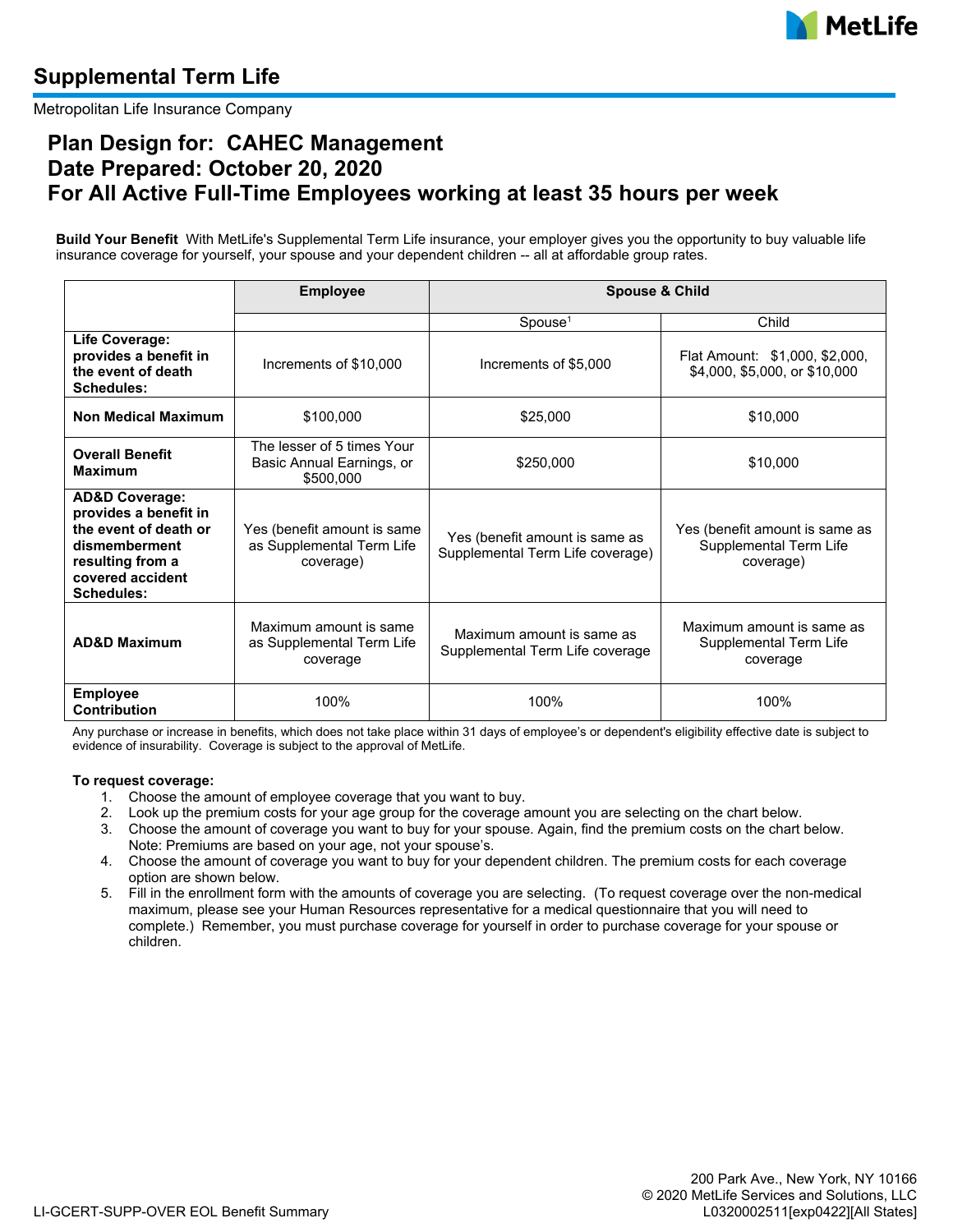| <b>Employee</b><br>Age | <b>Employee &amp; Spouse Coverage -- Monthly Premium For:</b> |          |          |          |          |           |  | <b>Dependent Child</b><br>Coverage <sup>2</sup> Monthly<br><b>Premium For:</b> |        |
|------------------------|---------------------------------------------------------------|----------|----------|----------|----------|-----------|--|--------------------------------------------------------------------------------|--------|
|                        | \$1,000                                                       | \$10,000 | \$20,000 | \$40,000 | \$50,000 | \$100,000 |  |                                                                                |        |
| Under 30               | \$0.07                                                        | \$0.73   | \$1.46   | \$2.92   | \$3.65   | \$7.30    |  | \$1,000                                                                        | \$0.06 |
| 30-34                  | \$0.09                                                        | \$0.91   | \$1.82   | \$3.64   | \$4.55   | \$9.10    |  | \$2,000                                                                        | \$0.13 |
| 35-39                  | \$0.10                                                        | \$1.01   | \$2.02   | \$4.04   | \$5.05   | \$10.10   |  |                                                                                |        |
| 40-44                  | \$0.11                                                        | \$1.10   | \$2.20   | \$4.40   | \$5.50   | \$11.00   |  | \$4,000                                                                        | \$0.26 |
| 45-49                  | \$0.16                                                        | \$1.57   | \$3.14   | \$6.28   | \$7.85   | \$15.70   |  |                                                                                |        |
| 50-54                  | \$0.23                                                        | \$2.31   | \$4.62   | \$9.24   | \$11.55  | \$23.10   |  | \$5,000                                                                        | \$0.32 |
| 55-59                  | \$0.42                                                        | \$4.17   | \$8.34   | \$16.68  | \$20.85  | \$41.70   |  |                                                                                |        |
| 60-64                  | \$0.63                                                        | \$6.31   | \$12.62  | \$25.24  | \$31.55  | \$63.10   |  | \$10,000                                                                       | \$0.64 |
| 65-69                  | \$1.20                                                        | \$11.99  | \$23.98  | \$47.96  | \$59.95  | \$119.90  |  |                                                                                |        |
| 70+                    | \$1.94                                                        | \$19.35  | \$38.70  | \$77.40  | \$96.75  | \$193.50  |  |                                                                                |        |

Due to rounding, your actual payroll deduction amount may vary slightly.

### **Features available with Supplemental Life**

Grief Counseling<sup>3</sup>: You, your dependents, and your beneficiaries access to grief counseling sessions and funeral related concierge services to help cope with a loss – at no extra cost. Grief counseling services provide confidential and professional support during a difficult time to help address personal and funeral planning needs. At your time of need, you and your dependents have 24/7 access to a work/life counselor. You simply call a dedicated 24/7 toll-free number to speak with a licensed professional experienced in helping individuals who have suffered a loss. Sessions can either take place in-person or by phone. You can have up to five face-to-face grief counseling sessions per event to discuss any situation you perceive as a major loss, including but not limited to death, bankruptcy, divorce, terminal illness, or losing a pet.3 In addition, you have access to funeral assistance for locating funeral homes and cemetery options, obtaining funeral cost estimates and comparisons, and more. You can access these services by calling 1-1-888-319-7819 or log on to www.metlifegc.lifeworks.com (Username: metlifeassist; Password: support).

Funeral Discounts and Planning Services<sup>4</sup>: As a MetLife group life policyholder, you and your family may have access to funeral discounts, planning and support to help honor a loved one's life - at no additional cost to you. Dignity Memorial provides you and your loved ones access to discounts of up to 10% off of funeral, cremation and cemetery services through the largest network of funeral homes and cemeteries in the United States.

When using the Dignity Memorial Network you have access to convenient planning services - either online at www.finalwishesplanning.com, by phone (1-866-853-0954), or by paper - to help make final wishes easier to manage. You also have access to assistance from compassionate funeral planning experts to help guide you and your family in making confident decisions when planning ahead as well as bereavement travel services - available 24 hours, 7 days a week, 365 days a year - to assist with time-sensitive travel arrangements to be with loved ones.

Will Preparation<sup>5</sup>:Like life insurance, a carefully prepared Will is important. With a Will, you can define your most important decisions such as who will care for your children or inherit your property. By enrolling for Supplemental Term Life coverage, you will have in person access to MetLife Legal Plans' network of 14,000+ participating attorneys for preparing or updating a will, living will and power of attorney. When you enroll in this plan, you may take advantage of this benefit at no additional cost to you if you use a participating plan attorney. To obtain the legal plan's toll-free number and your company's group access number, contact your employer or your plan administrator for this information.

MetLife Estate Resolution Services (ERS)<sup>4</sup> :is a valuable service offered under the group policy.  $\,$  A MetLife Legal Plan attorney will consult with your beneficiaries by telephone or in person regarding the probate process for your estate. The attorney will also handle the probate of your estate for your executor or administrator.. This can help alleviate the financial and administrative burden upon your loved ones in their time of need.

Portability<sup>6</sup>: If your present employment ends, you can choose to continue your current life benefits.

## **What Is Not Covered?**

Like most insurance plans, this plan has exclusions. Supplemental and Dependent Life Insurance do not provide payment of benefits for death caused by suicide within the first two years (one year in North Dakota) of the effective date of the certificate, or payment of increased benefits for death caused by suicide within two years (one year in North Dakota or Colorado) of an increase in coverage. In addition, a reduction schedule may apply. Please see your benefits administrator or certificate for specific details.

Accidental Death & Dismemberment insurance does not include payment for any loss which is caused by or contributed to by: physical or mental illness, diagnosis of or treatment of the illness; an infection, unless caused by an external wound accidentally